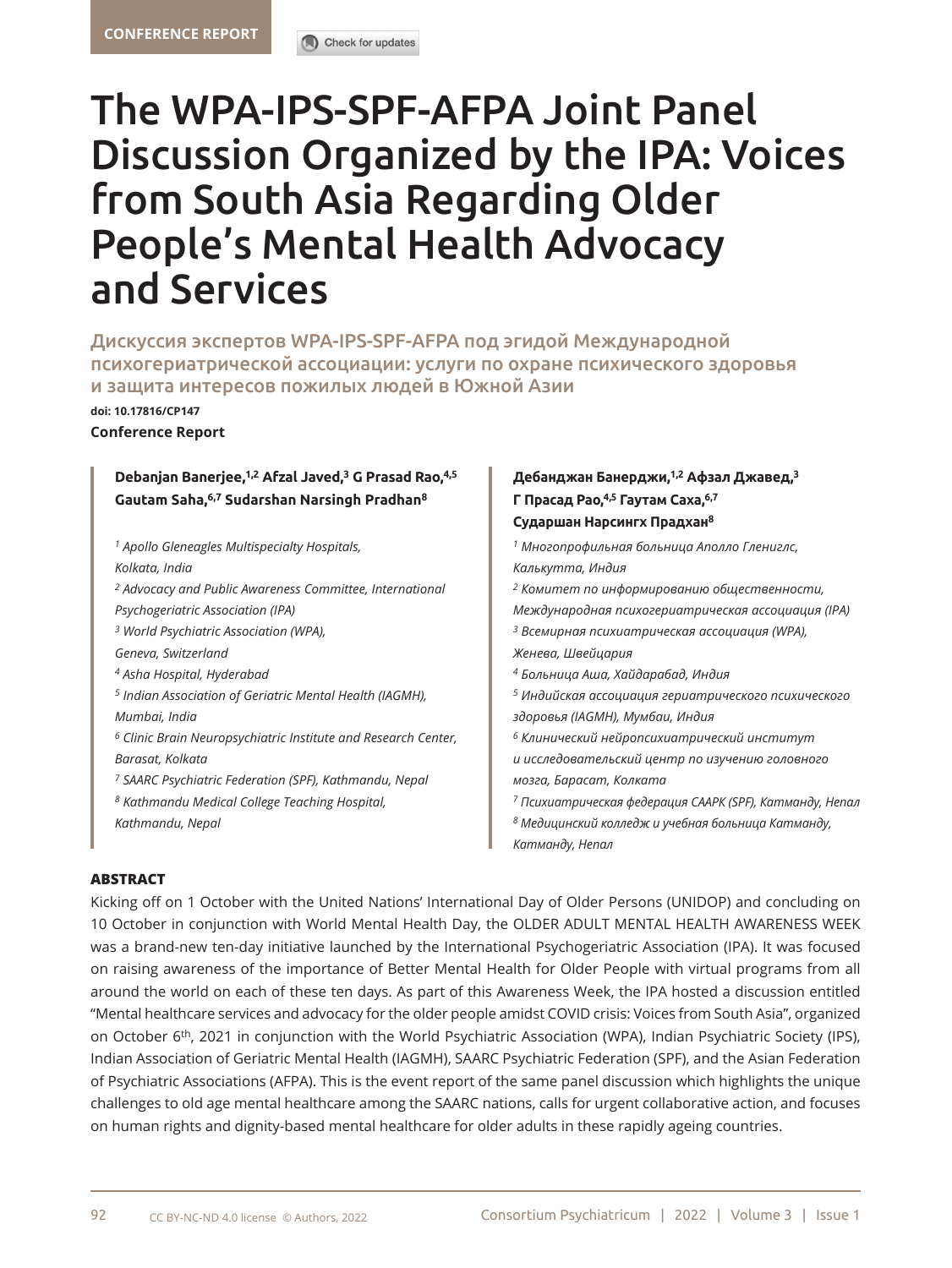#### **АННОТАЦИЯ**

НЕДЕЛЯ ОСВЕДОМЛЕННОСТИ О ПСИХИЧЕСКОМ ЗДОРОВЬЕ ПОЖИЛЫХ ЛЮДЕЙ, начавшаяся 1 октября с провозглашенного ООН Международного дня пожилых людей (UNIDOP) и завершившаяся 10 октября, во Всемирный день психического здоровья, — это новая десятидневная инициатива, запущенная Международной психогериатрической ассоциацией (IPA). Она проводится с помощью виртуальных программ во многих странах мира и нацелена на повышение осведомленности о важности улучшения психического здоровья пожилых людей. В рамках Недели осведомленности 6 октября 2021 г. IPA провела дискуссию на тему «Охрана психического здоровья и защита интересов пожилых людей в условиях пандемии COVID: позиция Южной Азии», организованную совместно со Всемирной психиатрической ассоциацией (WPA), Индийским психиатрическим обществом (IPS), Индийской геронтологической ассоциацией психического здоровья (IAGMH), Психиатрической федерацией СААРК (SPF) и Азиатской федерацией психиатрических ассоциаций (AFPA). Это отчет об экспертной дискуссии, в котором освещаются особые проблемы в области охраны психического здоровья пожилых людей в странах СААРК, содержится призыв к срочным совместным действиям, а также уделяется пристальное внимание правам человека и охране психического здоровья пожилого населения в этих быстро стареющих странах.

## **Keywords:** *International Psychogeriatric Association; Indian Psychiatric Society; conferences; older people; South Asia; mental health services*

**Ключевые слова:** *Международная психогериатрическая ассоциация; Индийское психиатрическое общество; конференции; пожилые люди; Южная Азия; службы охраны психического здоровья*

## **THE IPA OLDER ADULT MENTAL HEALTH AWARENESS WEEK**

For more than 40 years, the International Psychogeriatric Association (IPA) has provided global leadership and training in the mental wellbeing, mental healthcare, and rights of older persons. Comprised of multi-disciplinary members from across the world, the IPA is involved in education, care, and innovation across various societal segments enabling healthy ageing, longevity, participation, and inclusion among older people so that they can be a vital resource to their families, communities, and economies.

As a unique initiative this year, the IPA organized the Older Adult Mental Health Awareness Week, RUNNING from October 1st (United Nations International Day for Older Persons) to October 10<sup>th</sup> (World Mental Health Day). This ten-day span was made up of daily programs that witnessed global societies, associations, and leaders coming together to advocate the promotion of mental health, mental wellbeing, and successful ageing among older adults. There was a wide variety of online resources for older adults and their caregivers on mental health education, dementia caregiver training, healthy ageing initiatives, etc., followed by downloadable graphics and social media promotions. Also, there were video messages from international dignitaries (including the World Health Organization Director General), virtual sessions from delegates worldwide, and a curated list of books, movies, podcasts, etc., for public awareness as an attempt to battle stigma and ageism.

#### **VOICES FROM SOUTH ASIA: THE PREMISE**

As a part of this special initiative, the IPA organized a session on October 6th entitled *"Mental healthcare services and advocacy for the older people amidst COVID crisis: Voices from South Asia".* This program was jointly coordinated by **the World Psychiatric Association (WPA)**, the **Indian Psychiatric Society (IPS)**, the **Indian Association of Geriatric Mental Health (IAGMH)**, the **SAARC Psychiatric Federation (SPF)**, and the **Asian Federation of Psychiatric Associations (AFPA)**. This was the first time that two international psychiatric associations came together with the regional bodies of South Asia to discuss and advocate mental healthcare in older people.

Asia has some of the fastest developing economies and largest conglomerations of populations in the world. One such geographically unique region is South Asia, which accounts for nearly 25% of the global population and one-fifth of the psychiatric morbidity worldwide.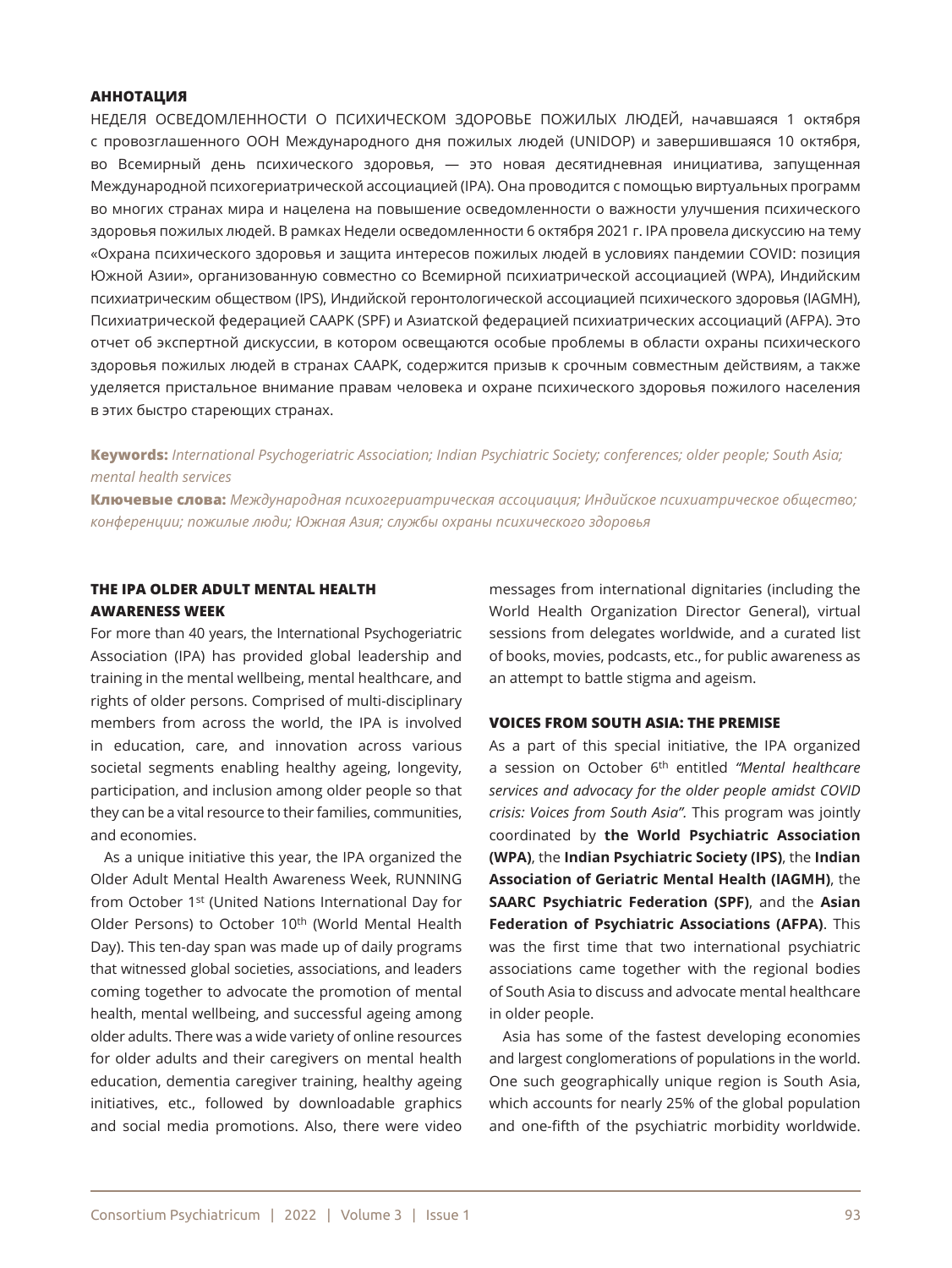This region is also ageing rapidly compared to rest of the world due to modifications in healthcare facilities, hygiene, and lifestyle, as well as improved sanitation and infection control. Further, some of the South Asian countries have also been amongst the worst-hit by the COVID-19 pandemic, which has led to an exaggerated psychosocial crisis among their older populace. Many of these nations face issues with community psychiatric care, trained manpower, socio-economic resources, legislation catering to psychological care, and health inequalities. However, recent years have also witnessed a paradigm shift in mental health policies, infrastructure, and technology among these nations. Climate changes, migration, displacement, and ecological characteristics further make South Asia unique in terms of the region's mental health needs and challenges.

#### **Participants:**

This first-of-its kind discussion was attended by a panel of global leaders: **Dr. Afzal Javed (President, WPA)**, **Dr. Gautam Saha (President, IPS)**, **Dr. G. Prasad Rao (President, IAGMH and President Elect, AFPA)** as well as **Dr. Sudarshan Narsingh (President, SPF).**

It was moderated and organized by **Dr. Debanjan Banerjee (Consultant Geriatric Psychiatrist, India on behalf of the IPA organizing committee)**.

The panel discussion was centered around the following themes:

- A global perspective on the challenges facing older people during the ongoing COVID-19 pandemic: Why prioritize?
- Specific challenges in the mental healthcare of older people in South Asian countries
- Role of the various regional psychiatric societies (IPS, IAGMH, SPF, AFPA) in dealing with this problem statement
- Rights and dignity-based mental healthcare in older people during the COVID-19 pandemic: lessons learnt in these nations
- Role of the WPA in coordinating with the regional societies for the betterment of promotive, preventive, curative, and rehabilitative mental health services for older people
- Cross-nation collaboration and evidence-based interventions: future directions

#### **SETTING THE DISCUSSION IN CONTEXT**

**Dr. Banerjee** kickstarted the session by setting the premise. The South Asian region is facing rapid population ageing, which has strategic implications. Aging populations present a plethora of challenges with regard to the economy, societies, and governments. It can slow financial growth, leading to inequality and poverty among older people



with unequal intergenerational wealth transfer. This can be further compounded by labor market inefficiencies, a shift of dependency ratio, and unsustainable pensions. Such socio-economic and demographic challenges have been reflected in the recent Longitudinal Aging Study of India (LASI), the first of its kind, modelled on the classic Health and Retirement Study. The first-wave data (2017–2018) not only reveals an increase in depression, anxiety, and neurocognitive disorders but also decreased social participation, reduces perceived life satisfaction, results in financial crisis in the older population, and inadequate awareness about the limited policies and social schemes geared towards their welfare. These factors become all the more relevant in the psychosocial care of older people, as this World Mental Health Day 2021 was themed *"Mental Health in an unequal world"* by the World Federation for Mental Health (WFMH).

**Dr. Javed** summarized the existing evidence that older people face biopsychosocial vulnerabilities and existential threats during the COVID-19 pandemic. Further, the risk of increased morbidity and mortality due to the infection, the direct neuropsychiatric effects of the virus, and increased propensity for 'long COVID', and other specific challenges are highlighted in Table 1.

The WPA has always been on the forefront of advocating for older person's rights and person-centered mental healthcare. The WPA Section of Old Age Psychiatry (WPA-SOAP), presently led by Dr. Carlos Augusto de Mendonca Lima, has been phenomenal in terms of its work towards elder abuse prevention, fighting ageist attitudes, encouraging inclusion among people living with dementia, and caregiver education, all of which have become even more relevant during the pandemic. Several researchers across the world, including members of WPA-SOAP, the International Longevity Centre (ILC), Canada, and IPA have contributed to the recently published Special Issue of the American Journal of Geriatric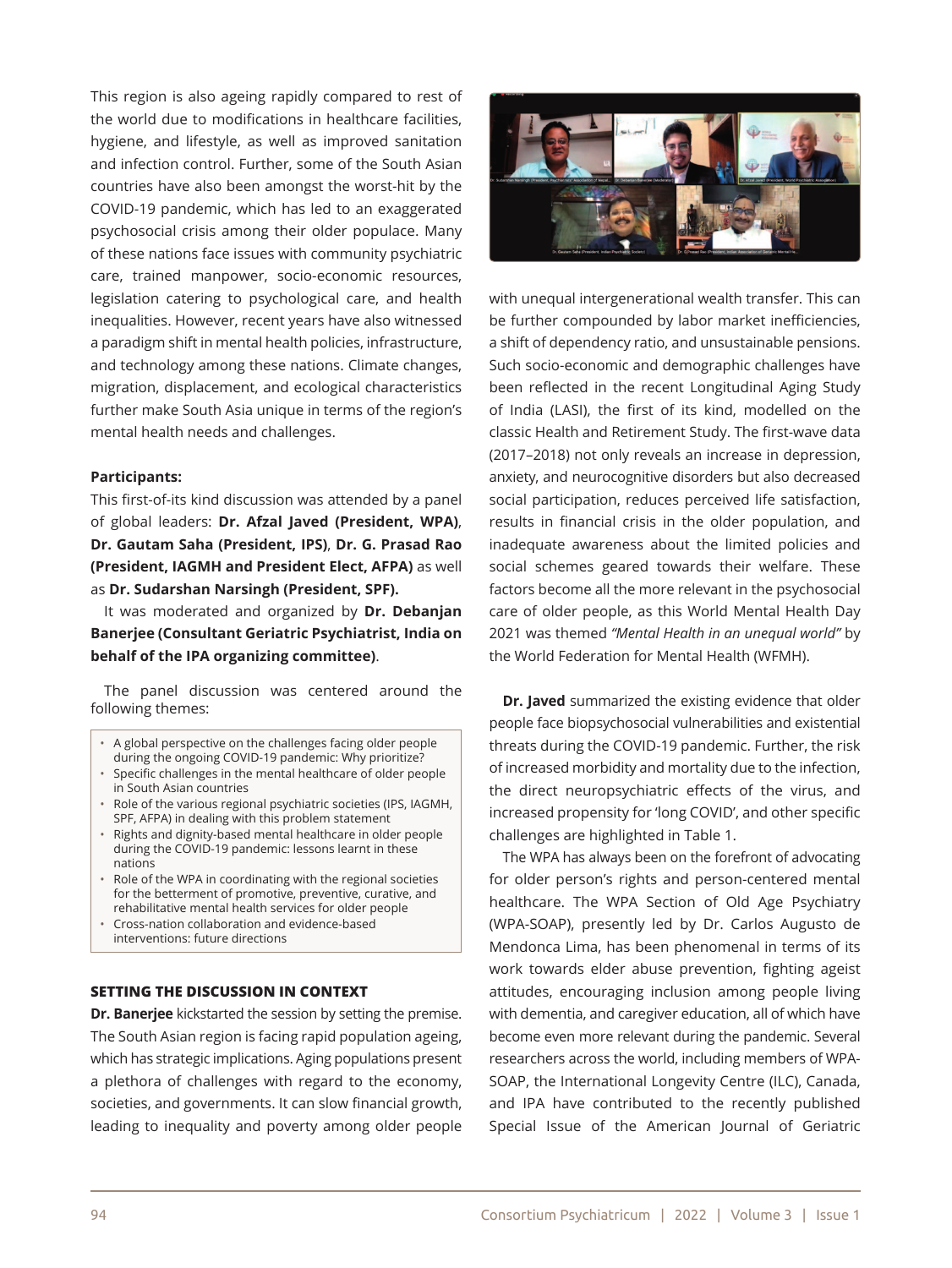**Table 1. Unique challenges among older people during the COVID-19 pandemic**

| <b>Medical</b>                                                                                               | Psychosocial                             |
|--------------------------------------------------------------------------------------------------------------|------------------------------------------|
| Chronic physical illnesses                                                                                   | Risk of elder abuse                      |
| Pulmonary comorbidities                                                                                      | Loneliness and social isolation          |
| Multiple hospital visits/stays                                                                               | <b>Existential threats</b>               |
| Frailty                                                                                                      | Grief and bereavement                    |
| Polypharmacy                                                                                                 | Ageism                                   |
| Gait and mobility concerns                                                                                   | Lack of domestic help and social support |
| Sensory and cognitive deficits                                                                               | Reduced independence                     |
|                                                                                                              | Prone to misinformation                  |
| Vulnerable groups: women, migrant workers, frontliners, lower socio-economic status, sexual minorities, etc. |                                          |

Psychiatry, entitled *"Combating Ageism, Mentalism and Ableism: It's time for a United Nations Convention on the Human Rights of Older Persons"*. It specifically focused on human rights, dignity, ageism, and discrimination in older adult mental healthcare.

Dr. Javed also gave a reminder of the Consensus Statement on Ethics and Capacity in older people with mental disorders developed by the WPA-SOAP in 2008. This offers clinicians, allied professionals, and the general public a constructive yet practical framework for upholding the ethical needs and standards of older people living with mental illnesses. However, the implementation and awareness in many low- and middle-income countries (LMIC) remain a real world challenge.

**Dr. Sudarshan Narsingh** concurred that Nepal has been ravaged by both the waves of COVID-19 and has a dire need for specialist old age mental healthcare services. Overall, the country's mental health manpower is itself grossly inadequate and strengthening primary healthcare services and psychological first aid in psychogeriatric care would represent a first right step in many South Asian nations. The inequalities in older persons have been further widened by COVID. He further stressed the need for individual-based care and treatment, dementia prevention and memory clinics, culturally relevant cognitive assessments, a wider range of geriatric services, coordinated training in mental healthcare among older persons, home-based and institutional services, as well as appropriate caregiver education.

**Dr. Saha** and **Dr. Prasad Rao** reflected on the various activities organized by the IPS and IAGMH during COVID-19. The IPS has published several manuals (check key references) for psychiatric management, the mental healthcare of general physicians, and the wellbeing of older people in coordination with the National Institute of Mental Health and Neurosciences (NIMHANS), Bangalore, and the Ministry of Health and Family Welfare (MoHFw), Government of India. Besides, the landmark Telepsychiatry and Tele-psychotherapy guidelines have recently been jointly released by the IPS and NIMHANS, Bangalore, which marks a paradigm shift towards the "new normal" of mental healthcare services during and post-COVID. Tele services are especially relevant for older people in more ways than one, and help in the coverage of wider and remote areas which do not have adequate specialist care. A special IPA Bulletin Issue: Telehealth is dedicated to highlighting global research on digital services in geriatric mental healthcare. However, the implementation, connectivity, and ethical issues still remain a significant challenge, with further training needed among practicing psychiatrists. Also, due to sensory and cognitive deficits, risk of abuse, increased dependency, and poor digital literacy, telecare services also need to be optimized and tailored for older people.

The IPS and IAGMH have coordinated several postgraduate courses on geriatric psychiatry covering dementia, severe and common mental health disorders, grief and loneliness in older people, and psychotherapy in this population. Three-year comprehensive postdoctoral (Doctorate of Medicine) courses already exist in two apex Indian institutes and many more are in the pipeline. This discussion also brought about the need to include human rights, end-of-life, social cohesion, and forensic issues, and preventive aspects in the mental healthcare of older people. Community-based care is the need of the hour,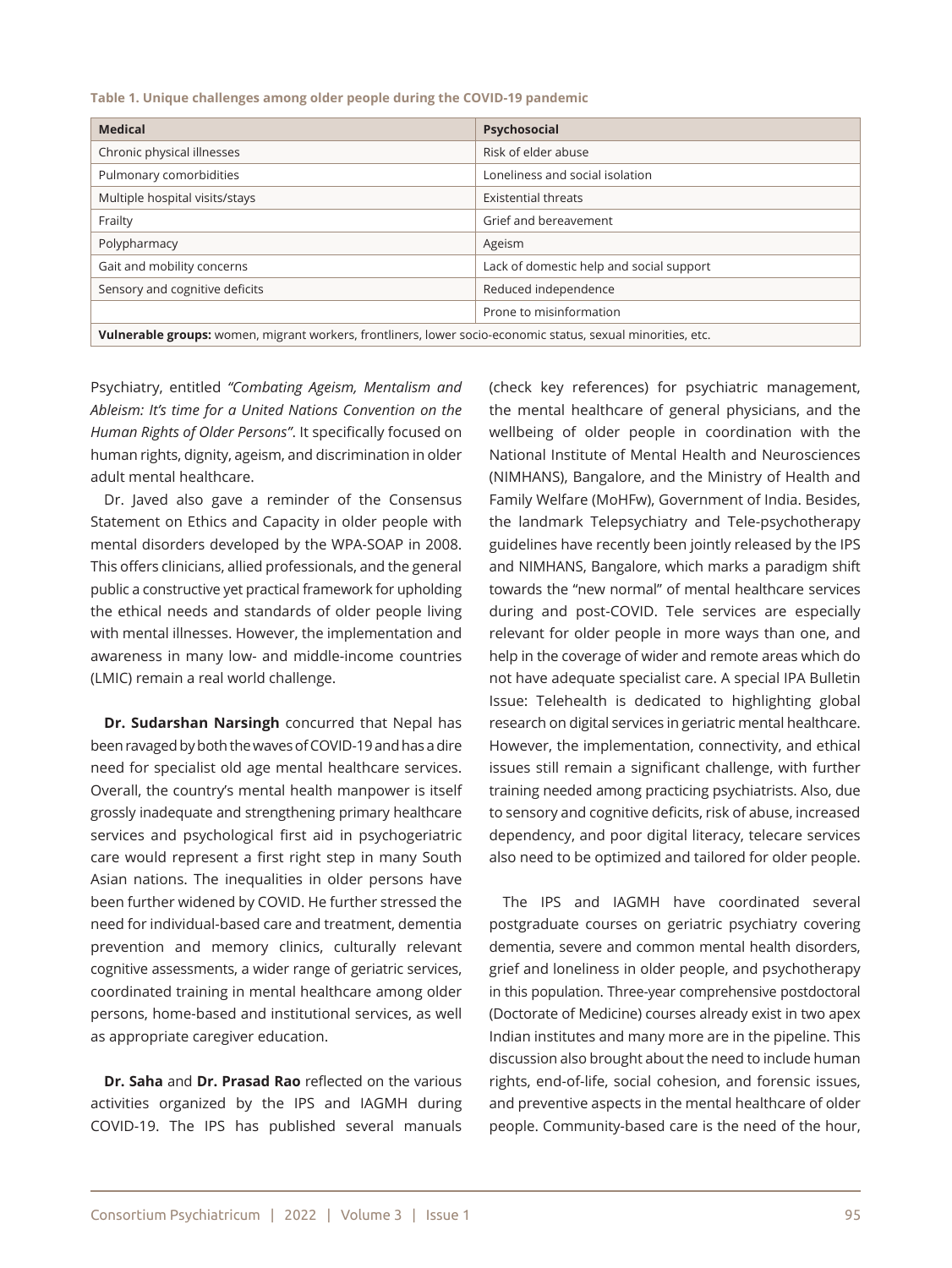and all the panelists concurred that *"geriatric psychiatry cannot be practiced in a room".*

## **ACTION AREAS IN THE MENTAL HEALTHCARE OF OLDER PEOPLE IN SOUTH ASIA**

The central themes of the session were the need to implement psychiatric training (inclusive of models of old-age mental healthcare) in undergraduate (MBBS) curricula, community education, and the role of the media in preventing what is currently widely prevalent ageism and, finally, a concerted effort from all the South Asian nations to conduct a systematic survey to explore the post-COVID state of affairs in terms of psychiatric morbidity in older people, their unmet needs, mental healthcare services available, and social service utilization. This will serve as a framework to set up a ground-reality of mental healthcare for older people in these nations, which will in turn enable the development of evidencebased clinical and community interventions. This will also strengthen constructive dialogue with policymakers about the resources and support necessary to promote mental wellbeing among older persons. HelpAge India has very recently published their report *"COVID-19 and the elderly: The silent tormentor"* which reveals a concerning rise of abuse, decreased self-perceived health status, reduced priority for vaccination, low rates of digital literacy, and ageism. Similar core evidence will form the roadmap of both undergraduate and postgraduate training, as well as policy interventions in all the countries. Further crossnation collaboration is imperative, and Dr. Javed gave the

assurance that the WPA will always serve as an encouraging guide for all endeavors related to mental healthcare. The various areas of collaboration are highlighted in Table 2**.**

Telepsychiatric tools need to be utilized to train primary care physicians, grassroot-level health workers, and community health workers, who essentially form the backbone of any nation's mental health infrastructure.

National mental health policies are present in only four countries: India, Nepal, Bhutan, and Pakistan. However, many of these need community integration, amendment, and implementation. Also, related mental health programs that are sensitive to the needs of older people are mandatory. The recently revamped Mental HealthCare Act 2017 (MHCA) passed by India is largely based on the United Nations Convention on Rights for People with Disabilities (UNCRPD), and could serve as a learning anchor for other nations in South Asia, although Dr. Saha and Dr. Prasad Rao both cautioned that the Act is still far from older people-friendly and needs to be further revised to be fully geared toward addressing their wellbeing and needs. Dr. Banerjee added that qualitative interpretative studies are highly valuable in this regard as "lived experiences", and the unheard voices of the service user older people and their families need to form part of both services and policy decisions.

Centralization of mental health delivery systems has been a major drawback in many of these nations, which are now slowly transiting to the community. This is relevant to older people who have been further segregated,

**Table 2. Areas discussed for improving mental healthcare for older people under the guidance of the WPA**

- Context-specific standard ethical guidelines for capacity assessment
- Community-based mental healthcare models for older people
- Mental health education: involvement of community and the media
- Memory clinics with the help of regional resources (ex: ARDSI)
- Rehabilitation and training subspecialty in old age psychiatry
- Educational content, pedagogy resources, training fellowships for MHP
- Composite UG and PG curriculum inclusion related to old age mental healthcare
- Regional priorities for research, epidemiology of old age mental health concerns, evidence-based interventions
- Cross-nation collaboration and research funds
- Integration of primary-tertiary mental healthcare
- National mental health programs and policies: tailored to the needs of older people
- NGO collaborations
- Optimizing telepsychiatric services and dementia care
- Legal framework for battling ageism and elder abuse
- Rights-based (as opposed to symptom-based) old-age mental healthcare
- Inclusion of lived experiences (service users) in service and policy

*Note*: ARDSI: Alzheimer's and related Disorders Society of India; MHP: mental health professionals; UG: undergraduate; PG: postgraduate; NGO: non-governmental organizations.